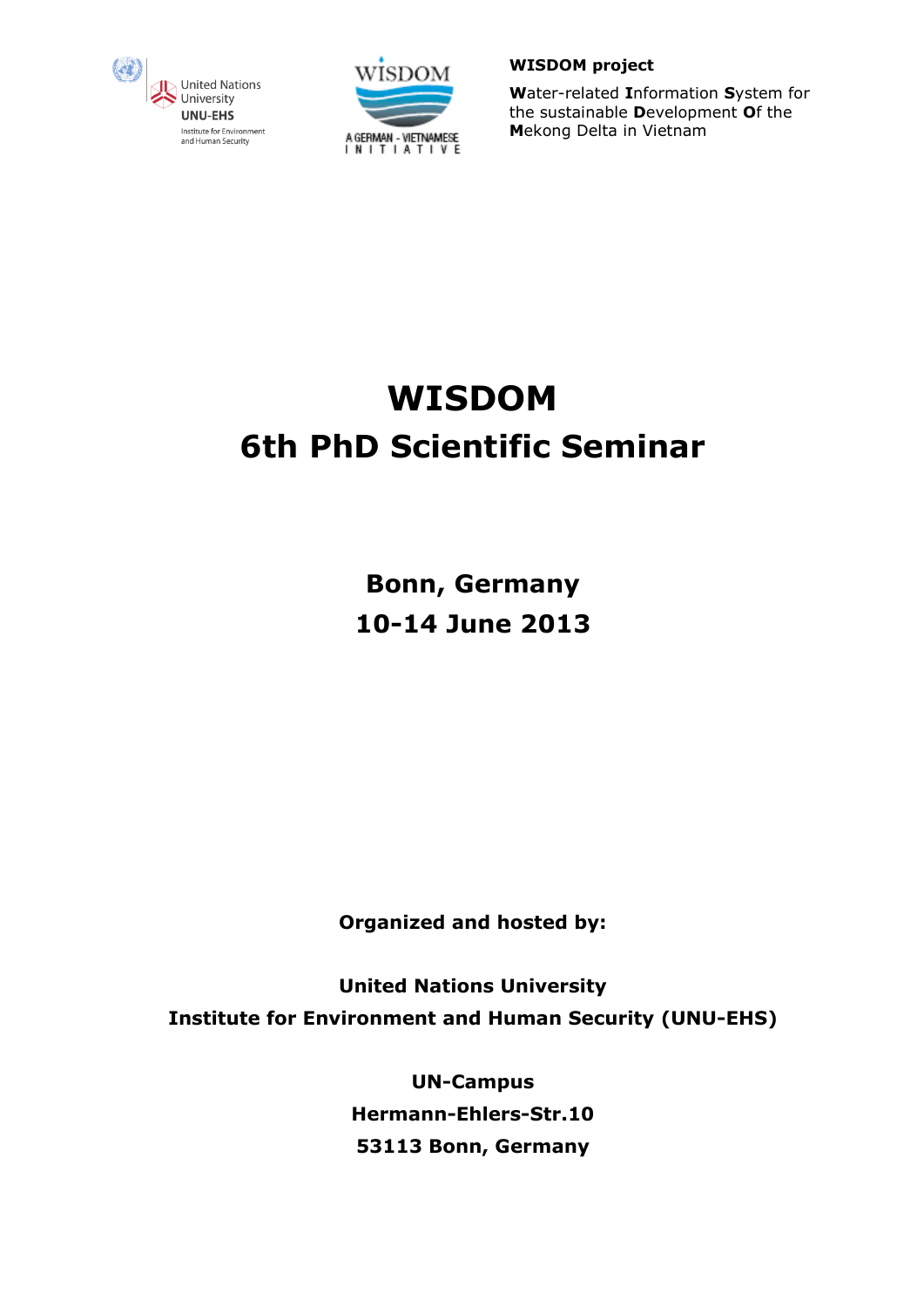



**W**ater-related **I**nformation **S**ystem for the sustainable **D**evelopment **O**f the **M**ekong Delta in Vietnam

# **Days 1 - 3: Scientific Seminar**

Objective: Presentation of research results by the PhD students, discussions with keynote speakers and project researchers

# **Monday, 10 June 2013– room 1916**

| 12.45-12.55 | <b>Opening Address</b><br>Prof Dr Jakob Rhyner (UNU-EHS)                                                                                                                   |
|-------------|----------------------------------------------------------------------------------------------------------------------------------------------------------------------------|
| 13.00-13.05 | Welcome and introduction to the seminar<br>Dr Fabrice Renaud (UNU-EHS)                                                                                                     |
| 13.10-13.30 | <b>WISDOM Past, Present and Future</b><br>Dr Claudia Künzer (DLR)                                                                                                          |
|             | <b>Session I: Hydrology, sedimentation &amp; remote sensing</b>                                                                                                            |
|             | Moderation: Dr Heiko Apel (GFZ)                                                                                                                                            |
| 13.30-14.10 | Keynote: Uncertain future of the Mekong's hydrology and sediments<br>Dr Matti Kummu (Aalto University, Finland)                                                            |
| 14.10-14.25 | PhD presentation: Sedimentation patterns in floodplains in the Mekong<br>Delta - Vietnam<br>Nguyen Van Manh (GFZ)                                                          |
| 14.25-14.40 | <b>PhD presentation:</b> Modelling the upstream sediment contribution to the<br>Mekong Delta<br>Stefan Lüdtke (GFZ)                                                        |
| 14.40-14:55 | <b>Discussion</b>                                                                                                                                                          |
| 14.55-15.10 | PhD presentation: GNSS Reflectometry: Innovative remote sensing<br>Jamila Beckheinrich (GFZ)                                                                               |
| 15.10-15.25 | PhD presentation: Characterisation of land surface phenology and land<br>cover for the Mekong Basin on the basis of multi-temporal MODIS data<br>Patrick Leinenkugel (DLR) |
| 15.25-15:40 | <b>Discussion</b>                                                                                                                                                          |
| 15.40-16.25 | <b>Poster Gallery Walk &amp; Coffee break</b>                                                                                                                              |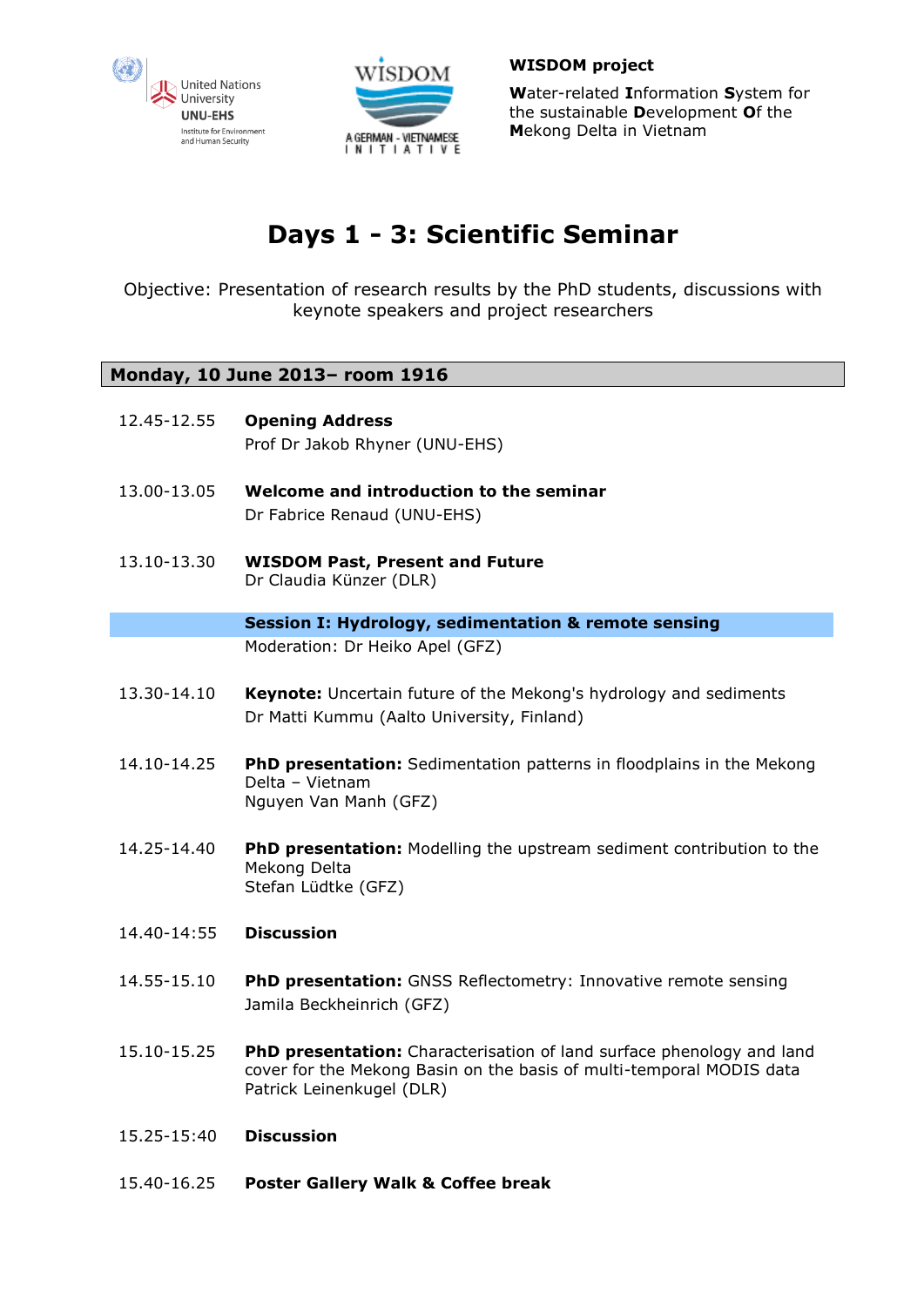



**W**ater-related **I**nformation **S**ystem for the sustainable **D**evelopment **O**f the **M**ekong Delta in Vietnam

- 16.25-17:10 **Keynote:** Water balance and transboundary Impacts in Mekong Delta Ass. Prof. Dr. Vo Khac Tri (SIWRR)
- 17:10-17.55 **Guest contribution:** Dioxin pollution (title to be refined) Dr Duong Minh Vien (CTU)
- 17.55-18:10 **Discussion**
- 18:10 **Closing first day** Dr Fabrice Renaud (UNU-EHS)

## **Tuesday, 11 June 2013– room 2309**

#### **Session II: Water quality and health**

Moderation: Dr Zita Sebesvari (UNU-EHS)

- 09:00-09:15 **PhD presentation:** Pesticide and antibiotic pollution in the Mekong Delta Nguyen Dang Giang Chau (UNU-EHS)
- 09.15-09.30 **PhD presentation:** Water quality in relation to typical rice systems in the Mekong delta La Thi Nga (UNU-EHS)
- 09:30-09:45 **Discussion**
- 09:45-10:00 **PhD presentation:** Risk assessment of drinking water sources for the presence of microbial indicator bacteria, heavy metals and nutrients in the Vietnamese Mekong Delta Gert-Jan Wilbers (UNU-EHS)
- 10.00-10.10 **Discussion**
- 10.10-10.55 **Poster Gallery Walk & Coffee break**
- 10.55-11.35 **Keynote:** Reuse of wastewater as a climate change adaptation measure - case study in Can Tho City Dr Trinh Thi Long (SIWRR)
- 11.35-12.15 **Keynote:** Managing ecosystem services for sustainable wetland management, aquaculture development and climate change adaptation in the Mekong Delta, Vietnam Ass. Prof. Dr Håkan Berg (Stockholm University)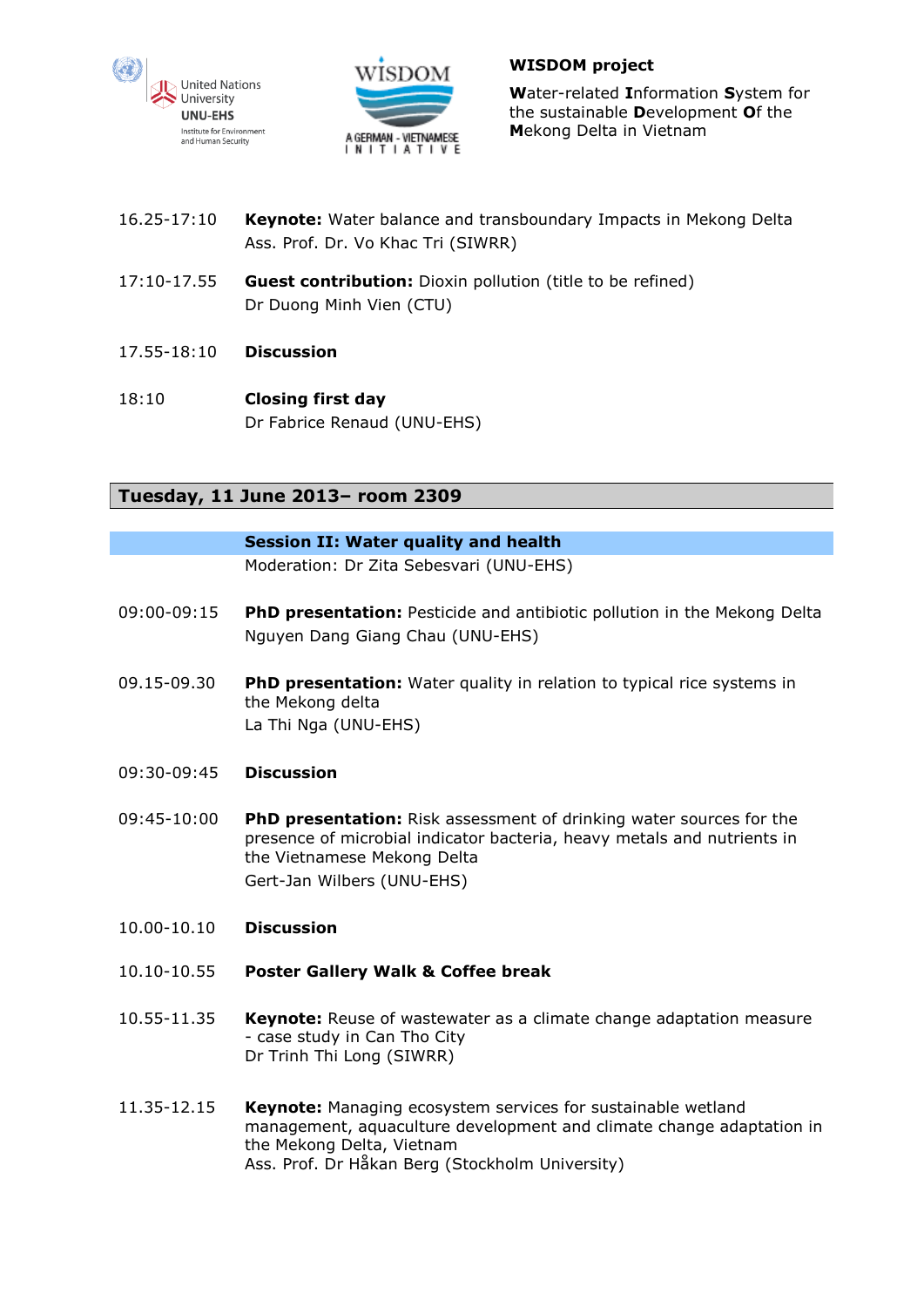



**W**ater-related **I**nformation **S**ystem for the sustainable **D**evelopment **O**f the **M**ekong Delta in Vietnam

- 12.15-12.30 **Discussion**
- 12.30-13.30 **Lunch break, 29th floor**

| <b>Session III: Socio-Economic Change and Knowledge Management</b> |
|--------------------------------------------------------------------|
| Moderation: Dr Gabi Waibel (ZEF)                                   |

- 13.30-13.45 **PhD presentation:** Wastewater management in the industrial zones of the Mekong Delta - A spatial approach to understanding failures Siwei Tan (ZEF)
- 13.45-14.00 **PhD presentation:** Water management at the local level in Mekong Delta, Vietnam Huynh Thi Phuong Linh (ZEF)
- 14.00-14.15 **Discussion**
- 14.15-14.30 **PhD presentation:** What shapes disease? A cultural and socio-political enquiry of the diarrhoea case Panagiota Kotsila (ZEF)
- 14:30-14:40 **Discussion**
- 14.40-15.25 **Poster Gallery Walk & Coffee break**
- 15.30-17.30 **'Meet the Expert': Bilateral discussions between PhD Students and invited keynote speaker** *and in parallel:* **Break-Out Group Discussion WP Leaders**
- 19.00- **Joint dinner, Restaurant "von und zu", Bonner Talweg 77**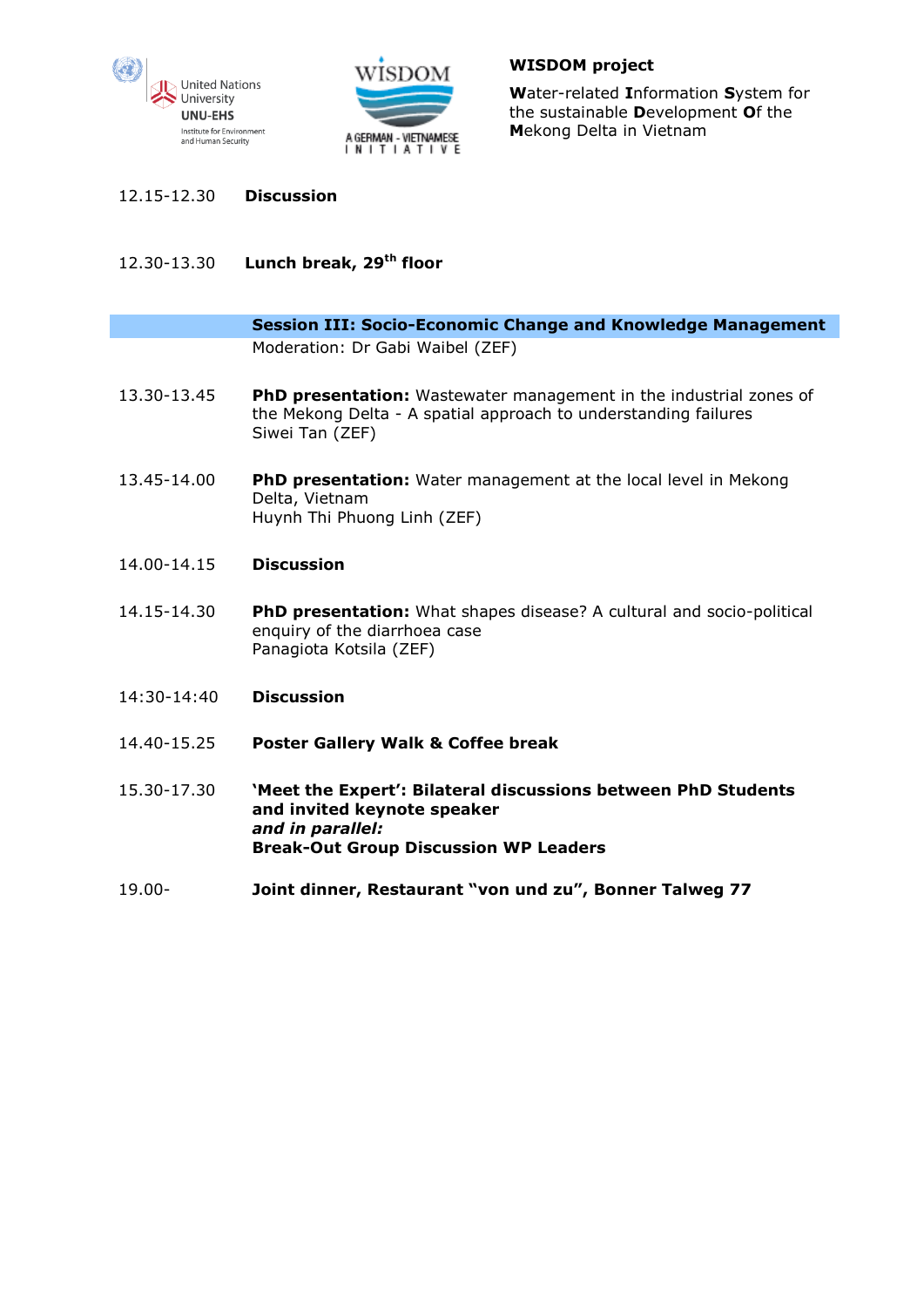



**W**ater-related **I**nformation **S**ystem for the sustainable **D**evelopment **O**f the **M**ekong Delta in Vietnam

### **Wednesday, 12 June 2013– room 2309**

#### **Session IV: Environmental change and risk**

Moderation: PD Dr Jörn Birkmann and Matthias Garschagen (UNU-EHS)

- 09.00-09:40 **Keynote:** Going home to hot science and high water: a reflection on the challenges faced by scientists that return to Vietnam Dr Eren Zink (Uppsala University)
- 09.40-09.55 **PhD presentation:** Evaluating coping and adaptation in the context of changing water-related hazards in rural areas of Tra Vinh Province Maria Schwab (UNU-EHS)
- 09:55-10:10 **Discussion**
- 10.10-10:25 **PhD presentation:** Evaluating climate change adaptation in urban Can Tho City Dunja Krause (UNU-EHS)
- 10.25-10.40 **PhD presentation**: Flood damage analysis and development of flood damage models for the Mekong delta Do Thi Chinh (GFZ)
- 10:40-10:55 **Discussion**
- 10.55-11:40 **Thematic Poster Gallery Walk & Coffee break**
- 11.40-12.40 **WISDOM Information System: Update & questions** (Juliane Huth and Tim Funkenberg, DLR)
- 12.40-13.00 **Closing remarks** Dr Fabrice Renaud (UNU-EHS)
- 13.00-14.00 **Lunch, 29th floor**
- 14.00-15.00 **Open forum**